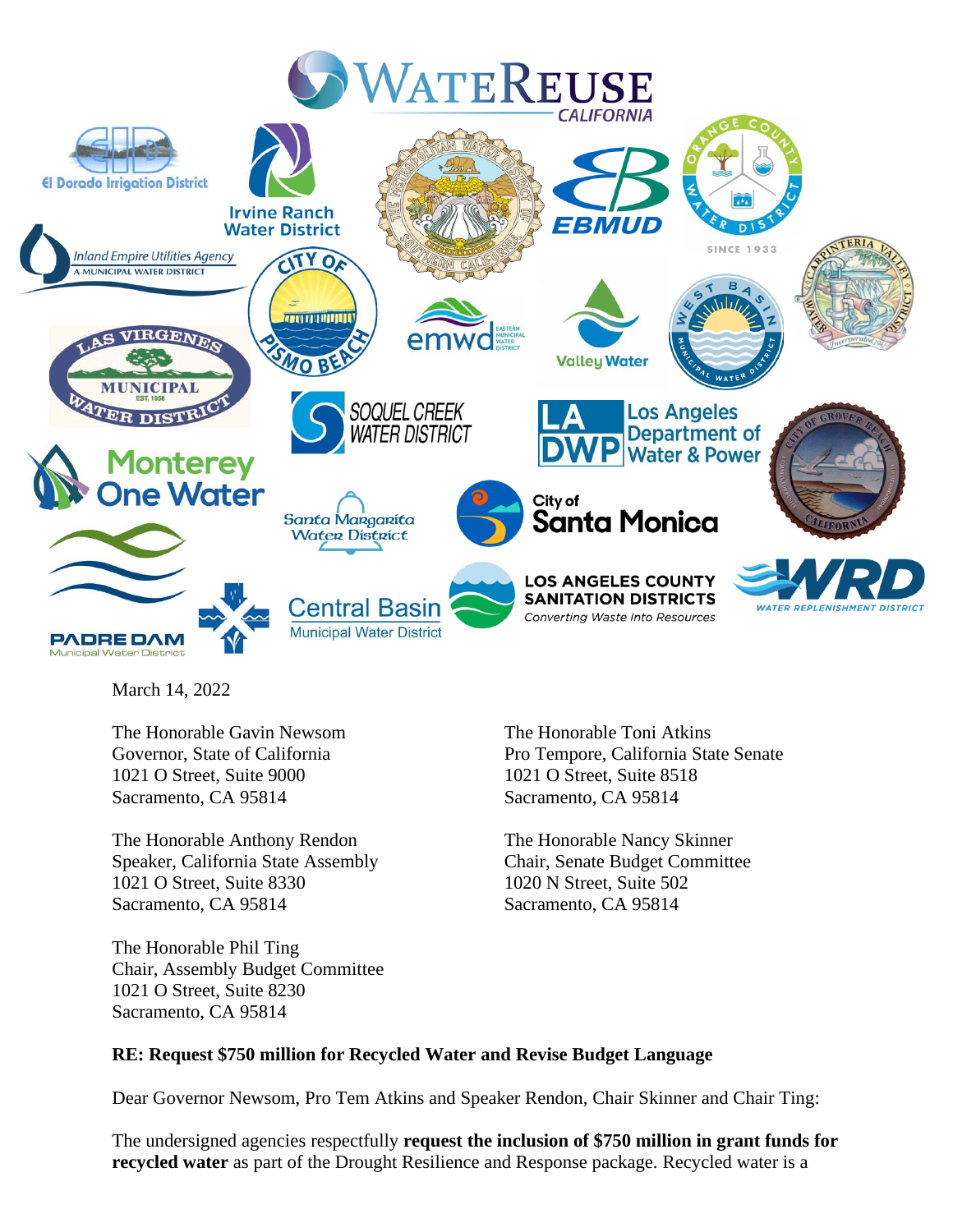sustainable, local of source of water that is nearly drought proof. With our state still in serious drought conditions, and the impacts of climate change worsening, the time is now to make a major investment in recycled water. CalEPA Secretary Jared Blumenfeld noted on his January 12 "Proposed Water Investments in State Budget" briefing that "every ounce of water we can recycle and come up with a new use, obviously takes enormous pressure off the natural systems."

## **Need for Additional State Investment**

The 2021 federal Infrastructure Investment and Jobs Act made \$1 billion available to recycling projects in **all Western States** over five years (approximately \$200 million a year). Yet this will not come close to meeting the funding demands for all the Western States, especially California. As Secretary Blumenfeld again noted on January 12, "**the needs for recycled water exceed \$10 billion**, in fact the needs for the LA Basin itself exceed \$12 billion." The State Water Resources Control Board has noted that there is a \$1.8 billion need between 2021-2024.

Every region of the state has planned large-scale water recycling projects in need of funding that can vastly stretch our traditional water supplies and prepare our state for the worsening impacts of climate change. These include projects for potable reuse, including groundwater recharge, reservoir augmentation and direct potable reuse (DPR). The Water Board is currently developing statewide regulations for DPR which will greatly expand the use of recycled water for drinking water purposes. Other planned projects include expanding agricultural reuse to protect the environment and limited groundwater supplies; industrial reuse; landscape irrigation and more.

# **Three-Year Drought Package Contains Only Small Statewide Investment in Recycled Water**

The total three-year drought package passed last year only contains \$350 million in statewide funding for recycled water split over three years with groundwater cleanup. It is entirely possible that the State Board will allocate more than 50 percent of those funds to groundwater cleanup. In addition to increased funding, recycled water should have a standalone allocation.

# **Budget Language Needs Revision**

Recycled water investments in the current and future budgets should be clearly specified by the California Legislature and decoupled from groundwater cleanup funding.

### **Create Large Project Funding Category**

Further, if the Legislature agrees that recycled water funding should be vastly increased in the Drought Resilience and Response Package, we recommend the creation of a "large project" funding category, similar to the structure of the Infrastructure Investment and Jobs Act. This will allow smaller recycled water projects to receive funding without being in funding competition with the larger multi-billion-dollar projects that are currently planned in the state.

While there are other worthy water supply projects that should be part of the Drought Resilience and Response Package, we hope you will agree with us that funding for **recycled water deserves to be at the forefront of the state's three-year drought response with a \$750 million state investmen**t. Thank you in advance for your consideration.